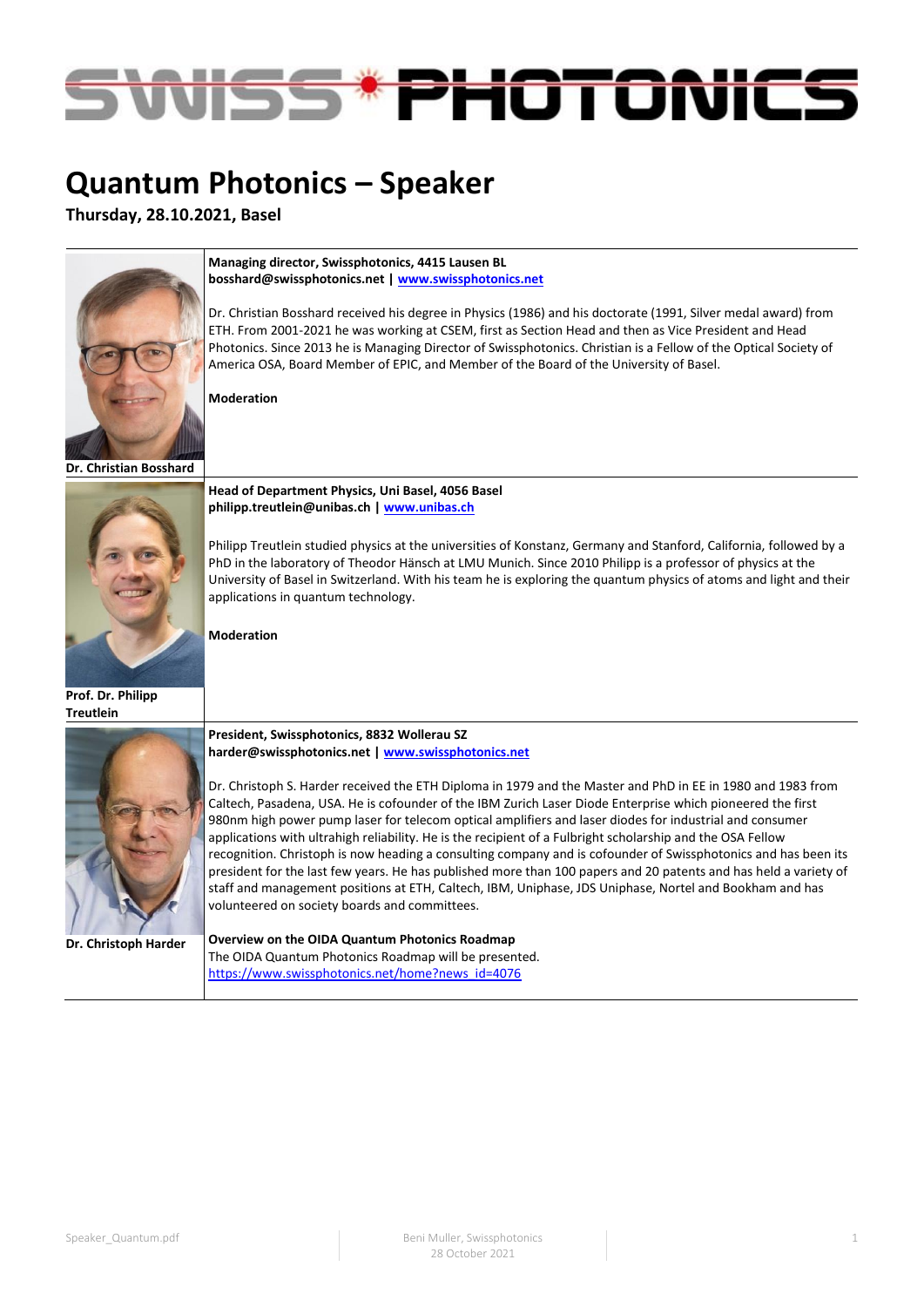

**Dr. Serge Grop**

**R&D Manager, Orolia Switzerland SA, 2000 Neuchâtel [serge.grop@orolia.com](mailto:serge.grop@orolia.com) [| www.orolia.com](http://www.orolia.com/)**

Serge Grop received his PhD degree in engineering science in 2010 from the Université de Franche-Comté for his dissertation *Elisa, une référence de fréquence ultrastable pour l'Agence Spatiale Européenne*. During his PhD, he developed a cryocooled sapphire oscillator (CSO) to complete the frequency reference set of DSA3 in Malargüe, Argentina. He was granted of two best student awards for this work. From 2011 to 2015, he was hired as technical manager on the project ULISS by the FEMTO-ST Institut in France. He worked on the improvement of the design of the CSO developed during his study to reduce power consumption and cost. In 2015, he worked for the company Alemnis AG as project leader. He managed the CTI project FastObs and he developed a dynamic module to upgrade a nano-mechanical testing platform for high-speed measurement. In 2017, he has joined Orolia Switzerland SA. He is the head of the R&D department. He led the mRO-50 industrialisation and he is responsible for the development of the defence and space model of this product. He is also the product owner of the hydrogen maser product line.

#### **Atomic clock developments at Orolia Switzerland**

Orolia Switzerland is part of the group Orolia, world leader in resilient Positioning Navigation and Timing PNT. In today's world, a large number of applications rely on GNSS signals but those signals are not always accurate or available. The job of Orolia is to make them virtually fail-safe for critical applications in defence and commercial industries worldwide by proposing a large portfolio of components, instruments and simulator. Atomic clocks are the first pilar to resilent PNT however nowadays low Size, Weight and Power SwaP are required for application as timecards for example. Other applications as defence require operating in harsh environment with the lowest environmental sensitivity. Orolia Switzerland developed clocks based on mercury and rubidium atoms to access those previous markets. The presentation will report on the miniature Rubidium Oscillator mRO-50™ and Mercury Ion Clock and the company internal optical component needs.



**Section Head, CSEM SA, 2002 Neuchâtel [steve.lecomte@csem.ch](mailto:steve.lecomte@csem.ch) | [www.csem.ch](http://www.csem.ch/)**

Dr. Steve Lecomte holds a diploma in Physics from the University of Neuchâtel and a PhD degree in Laser Physics from ETH Zürich. From 2005 to 2007 he worked on a cesium beam clock for space applications at the Observatoire Cantonal de Neuchâtel. In 2007 he joined the Swiss Center for Electronics and Microtechnology CSEM where he acts as Section Head of the Laser and Quantum Tech group.

**Dr. Steve Lecomte**

#### **Atomic clocks and lasers: from timing to gravitational waves detection**

Atomic clocks and lasers are key instruments that are fundamentally based on quantum physics and photonics. In addition, they also serve as instruments for exquisitely sensitive measurements of physical quantities. CSEM developments around miniature atomic clocks, compact atomic clocks and laser sources and metrology for the LISA mission will be presented.



**Martin Felle**

#### **ID Quantique SA, 1227 Carouge GE [martin.felle@idquantique.com](mailto:martin.felle@idquantique.com) [| www.idquantique.com](http://www.idquantique.com/)**

Martin is a Product Manager in Quantum Sensing at IDQ. With a background in photonics and quantum light sources, he engages with researchers in academia and industry to help solve their single-photon detection challenges, and drives some of the future improvements for the photonic sensing offerings needed in the emerging quantum technology ecosystem.

**From Lab to Fab: Industrialized QKD Platform for Real-World Networks and Applications**

In this talk, Martin explores the development of high-performance single-photon counting techniques and technology needed to realise practicable quantum communication channels, from today's off-the-shelf Quantum Key Distribution QKD systems, to the infrastructure of tomorrow's Quantum Internet.



**Dr. Rob Thew**

#### **Senior Researcher, Uni Genf, 1211 Genève 4**

**[robert.thew@unige.ch](mailto:robert.thew@unige.ch) | [www.unige.ch/gap/qic/qtech](http://www.unige.ch/gap/qic/qtech/)**

Rob Thew is a senior researcher at the University of Geneva and an expert in quantum photonics and communication, spanning fundamental to applied topics and more recently working in quantum sensing in bio and molecular systems. He has worked on the development of the Quantum Flagship programme for over 10 years is chair of the Strategic Research Agenda Work Group.

**Integrated Photonics, Entanglement and Quantum Networks**

I will present some of the photonic technologies we are developing for quantum communication and sensing applications. I will discuss the state of the art and future perspectives.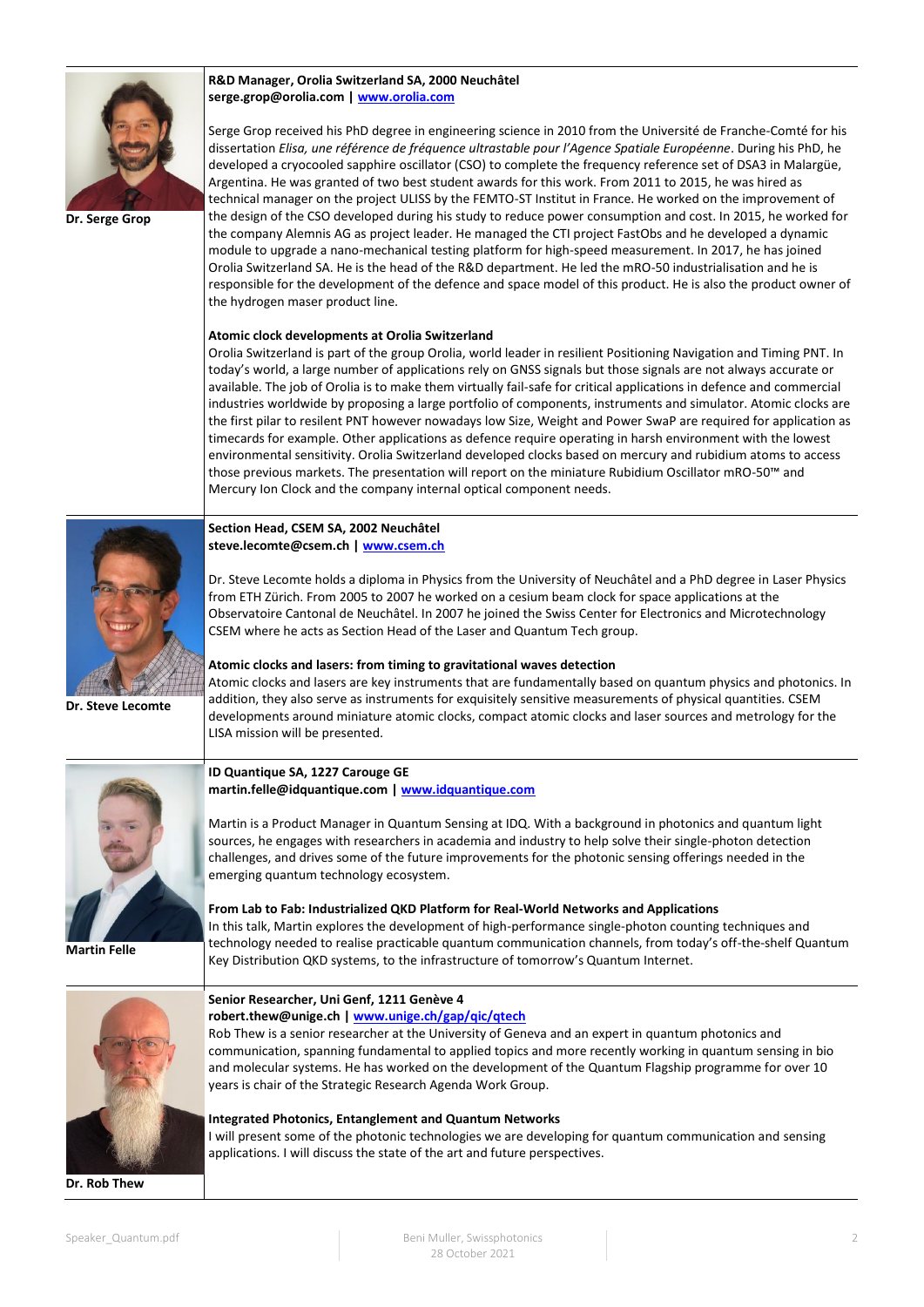|                                    | CTO, Qnami AG, 4056 Basel<br>f.favaro@qnami.ch   www.qnami.ch<br>Dr. Felipe Favaro de Oliveira is an expert in Materials Science with extensive hands-on experience. During his PhD<br>at the University of Stuttgart, he developed innovative processes to improve the quality of quantum sensors in<br>ultra-pure diamond. Since he co-founded Qnamib AG, Felipe has put his unique know-how into improving the<br>quality and reproducibility of the company's sensor technology.                                                                                                                                                                                                                                                                                                                                                                                                                                                                                                                                                                                                  |
|------------------------------------|---------------------------------------------------------------------------------------------------------------------------------------------------------------------------------------------------------------------------------------------------------------------------------------------------------------------------------------------------------------------------------------------------------------------------------------------------------------------------------------------------------------------------------------------------------------------------------------------------------------------------------------------------------------------------------------------------------------------------------------------------------------------------------------------------------------------------------------------------------------------------------------------------------------------------------------------------------------------------------------------------------------------------------------------------------------------------------------|
| Dr. Felipe Favaro                  | Advancing research and materials science with quantum metrology<br>In the past years, a new generation of quantum sensors is being pushed out of the labs in the form of products<br>addressing problems across different areas from medical, to geo-localization, to failure analysis in the<br>semiconductor industry. In this talk, we present the Qnami ProteusQ microscope and show how photonics plays<br>a key role in the high level of precision achieved in failure analysis measurements.                                                                                                                                                                                                                                                                                                                                                                                                                                                                                                                                                                                  |
|                                    | Departement Physik, Uni Basel, 4056 Basel<br>richard.warburton@unibas.ch   www.unibas.ch<br>Richard Warburton is Professor of Experimental Condensed Matter Physics at the University of Basel, 2010-.<br>Before that, he was Professor at Heriot-Watt University, Edinburgh (2000-2010), and Assistant Professor at the<br>Ludwig-Maximilians-University, Munich. Richard Warburton studied (both MA and DPhil degrees) at the<br>University of Oxford.                                                                                                                                                                                                                                                                                                                                                                                                                                                                                                                                                                                                                              |
| Prof. Dr. Richard<br>Warburton     | A fast and bright source of single photons<br>A single-photon source is presented. A single quantum dot is used to mimic a two-level atom; an open<br>microcavity is used to funnel the photons into one optical mode. The source has an end-to-end efficiency above<br>50%; the coherence of the photons, as judged by the visibility of the two-photon interference, is very high.                                                                                                                                                                                                                                                                                                                                                                                                                                                                                                                                                                                                                                                                                                  |
| <b>Dr. Paul Seidler</b>            | Research Staff Member, IBM Research Europe, 8803 Rüschlikon ZH<br>pfs@zurich.ibm.com   www.zurich.ibm.com<br>Paul Seidler received his B.S. from Caltech and his PhD from U.C. Berkeley. At IBM, he has held various positions<br>both in New York and Switzerland, including leadership and management of a broad spectrum of research areas<br>ranging from semiconductors to display and storage technology to optical communications. His current research<br>involves quantum optics, optomechanics and the physics of light-matter interaction.<br>Microwave-optical transducers for quantum links<br>The ability to coherently interconvert microwave and optical signals at the level of individual photons is an<br>outstanding scientific and technological challenge of particular relevance to quantum computing and future<br>quantum networks. Numerous groups are pursuing device architectures involving either mechanical systems as<br>intermediaries or direct electro-optic transduction via the Pockels effect. I will present an overview of IBM<br>activities. |
| Prof. Dr. Martin<br><b>Frimmer</b> | Professur für Photonik, ETHZ, 8093 Zürich<br>mfrimmer@ethz.ch   www.photonics.ethz.ch<br>Martin Frimmer studies the fundamental limitations of precision measurements using light fields at the Photonics<br>Laboratory of ETH Zurich since 2013. By training, Martin is a sub-wavelength microscopist who obtained his PhD<br>from the University of Amsterdam in 2012. He obtained a diploma in physics at TU Munich in 2008 with a focus<br>on solid-state physics.<br>Measurement-based quantum control of levitated nanosystems<br>We study the limitations of optical measurements using levitated nanoparticles. In vacuum, such particles can be<br>isolated from their environment to an extreme degree and their motion can be probed with ultimate precision<br>using light. This measurement can be exploited to exert quantum control over the particle motion. We discuss<br>cooling a levitated nanoparticle's center-of-mass motion to its quantum ground state.                                                                                                      |